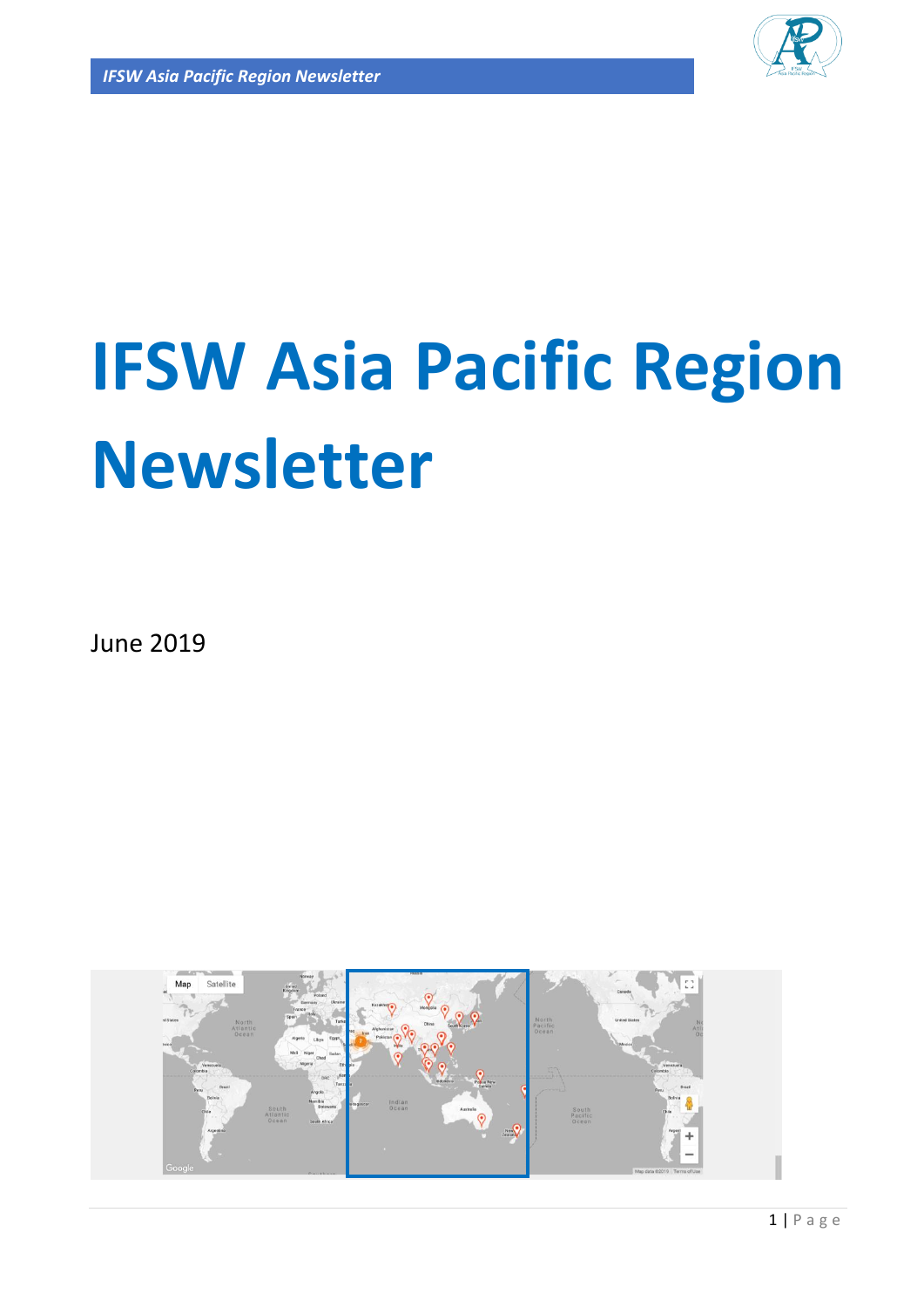

## **IFSWAP Newsletter**

### June 2019

Welcome to the IFSWAP Newsletter. In this edition:

- **Celebration of World Social Work Day 2019- Indonesia**
- **World Social Work Day 2019 – Australia**
- **Social Workers Registration Legislation Bill passed- New Zealand**
- **World Social Work Day 2019- Malaysia**
- **World Social Work Day 2019- Thailand**
- **IFSWAP Human Rights Report 2019**

Written by RAED AMIRA – PALESTINE and LUIS AREVALO – NEW ZEALAND

- **World Social Work Day 2019- Iran**
- **Reports of the Asia Pacific Region Representatives to the IFSW Ethics Commission**

Reported by Hassan Mousavi Chelak and Teoh Ai Hua

## *Editorial*

2019 is the changing year for IFSWAP. As you may know, there have been some HR changes in the IFSWAP Regional Committee. Rose is the new President and Sonja Nissen from ANZASW supports Rose to do some administrative work, Irene becomes the new Vice President, Teoh takes the role of Honorary Regional Secretary and I join the committee to be the new Chief News Editor. As a fresh face to the IFSWAP, please allow me to introduce myself to you all first. My name is Gary Xia from Brisbane Australia, originally from China. I have been working with people with disability and mental health issues as a Support Worker, Support Coordinator (Case Manager) in my private practice, government agencies and various NGOs in Brisbane for 11 years with the master's degree in social work. I also have been working with children and adolescents as a youth worker in various NGOs and a counsellor in my private practice. Because of my personal background and knowledge, I have a special interest in working with people from CALD (culturally and linguistically diverse) population, who speaks English as the second language in Australia. Prior to Social Worker career in Australia, I had worked as a marketing officer in a couple of multinational companies in China for 7 years. Collaborating with the existing committee members, I will strive to lead a positive development for IFSWAP.

As Rose, Irene and Teoh have been the committee members of IFSWAP for a while and taken new roles recently, I just update their professional biographies here briefly. Ms Rose Henderson (New Zealand) has been working as a mental health specialist in Christchurch New Zealand for many years. Ms Irene Leung is the President, Hong Kong Social Workers Association (HKSWA). She had worked in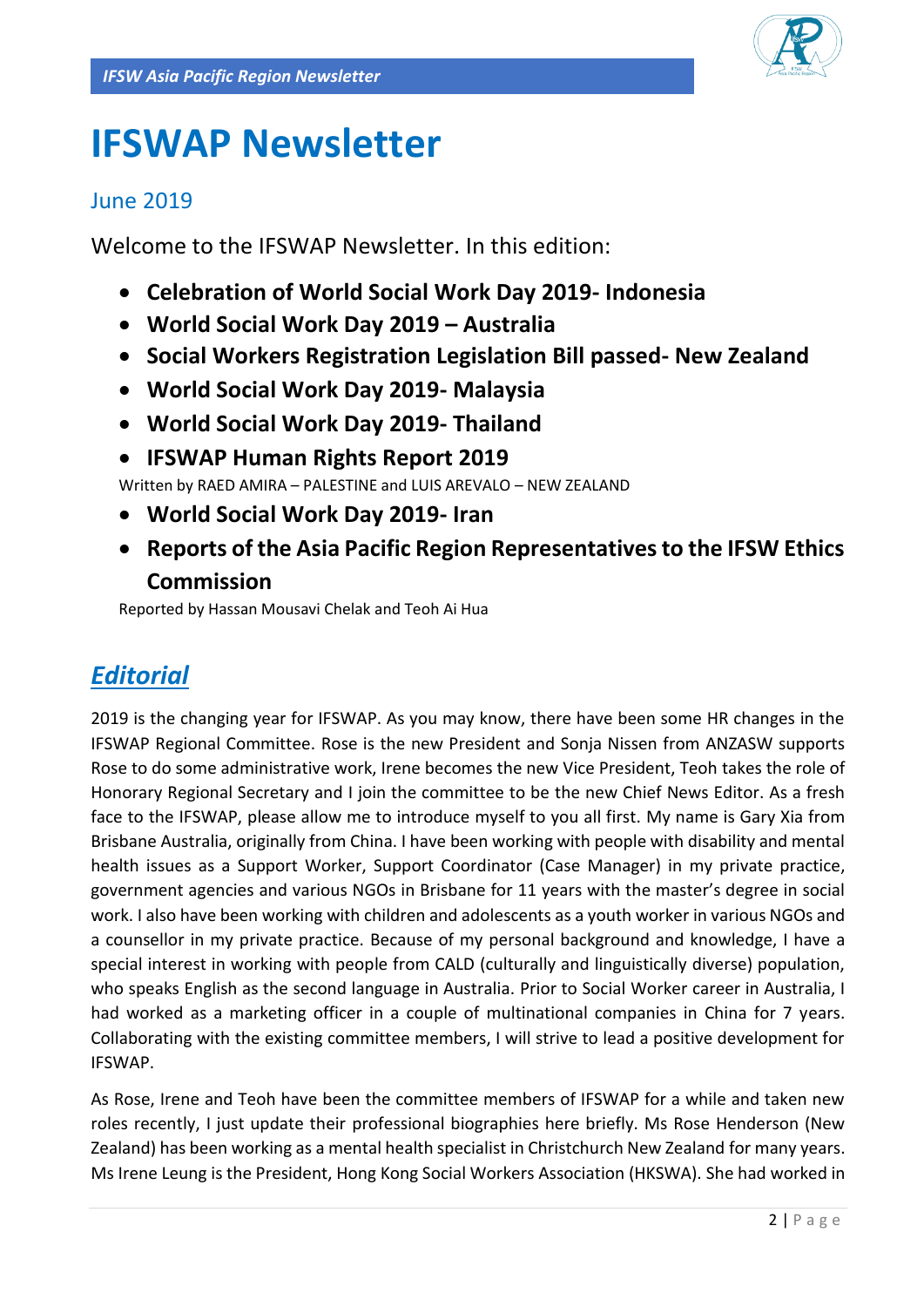children and youth field in NGOs and government bodies for over 30 years. Mr Teoh Ai Hua is a senior lecturer in social work at the School of Applied Psychology, Social Work and Policy, College of Arts and Sciences, University Utara Malaysia. He also has been working in some important roles for Malaysia government agencies and international Social Work organisations.

To celebrate World Social Work Day 2019, many countries, such as Indonesia, Australia, Malaysia, Thailand and Iran, organised and developed a wide range of activities and/events to raise the awareness of the theme- Promoting the Importance of Human Relationship. These activities and/events united most social work academics and practitioners and delivered a strong message of building harmonious human relationship within local communities. Hopefully, more regional members will share their unique and exciting stories next year.

We also present you the IFSWAP Human Rights Report 2019, thanking the reporter Raed Amira and Luis Arevalo. This allows us to realise that we are still confronting many issues in the region and think about what we can do as social workers.

A milestone event to Social Work professionals in New Zealand is that Social Workers Registration Legislation Bill has been passed in the government. This means social workers at NZ will be legally required to be registered with the Social Workers Registration Board. Thus, social work professionals are protected when they are practising, and they will ensure to maintain professional development, training, skills development to meet the updated standard when delivering services to clients.

The Ethics Commission has been thinking about different ways of dissemination of the IFSW Global Social Work Statement of Ethical Principles among all the 5 regions since Dublin Conference. Hassan Mousavi Chelak and Teoh Ai Hua have drafted a report template to be used for compiling the activities undertaken by member organizations in disseminating the Ethical Principles in their respective countries. The template will be circulated to all members of the AP region shortly.

The 25th Asia-Pacific Joint Regional Social Work Conference will be held at Bengaluru, India in September 2019. This will be an opportunity for us to unite together, discuss and review current issues within the region and develop new and innovative strategies to work together to create the positive social work partnerships towards an equal society. I look forward to seeing you all there.

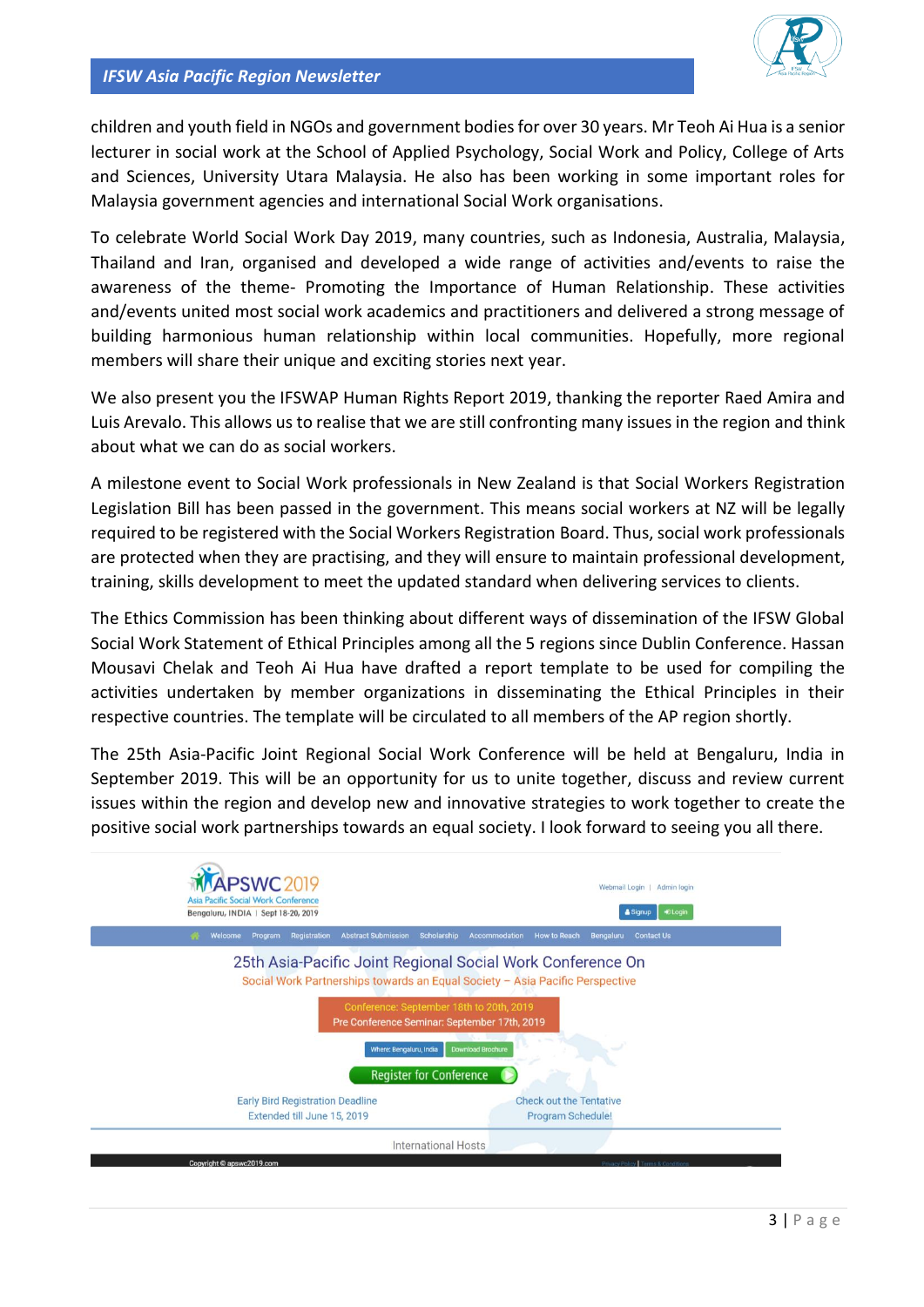

## *Celebration of World Social Work Day 2019 Jakarta, Indonesia*

On March 27<sup>th</sup>, 2019, The Indonesian of Social Work Consortium (ISWC) initiated and coordinated activities to commemorate & celebration of the world social work day 2019. Supported by its members and stakeholders, including the Ministry of Social Affairs, Indonesian Association of Social Workers, Yayasan Sayangi Tunas Cilik Indonesia, Social Work Sketch, and other organizations. Indonesian social workers have celebrated the World Social Work Day at Aneka Bhakti Building Ministry of Social Affairs, Jakarta. The event discussed this year's theme 'Promoting the Importance of Human Relationship". The themes related to Indonesian social workers to endeavour social work profession to promote the importance of human relations in this era and its relationship with the environment and the future. The celebration was attended by 600 social workers from celebration of world social work day attended by 600 social workers from various work settings, both those working in government and those in the private sector as well as social work educators, government officials, NGOs & INGO as well as students.



The first session of the event, Nurul Eka Hidayati, the vice secretary general of ISWC as the chairwoman of this event, introduced about the history of World Social Work Day and reports on the process of preparing the event. Continued with a welcome speech by Miryam Nainggolan, the Secretary General of ISWC, she encouraged social worker to unite and take a role in advancing social work profession. Edi Suharto, PhD, the Director General of Social Rehabilitation-Ministry of Social Affairs as a keynote speaker discussed about social work and global agenda in the context of human and cultural diversity. Tata Sudrajat, the Director of Advocacy and Campaign – YTCI, introduced Indonesia's role in the Global Social Service Workforce Alliance. At this event we also displayed 3 welcomed and congratulation videos from: Mr. Rory Truell, the Secretary General of Global IFSW; Mrs. Rose Henderson, the President of IFSW-Asia Pasific; and Mrs. Nicole Brown, the Deputy director of Social Service Workforce Alliance.

The second session was a scientific speech delivered by Yudi Latif, Yudi Latief is a moderate muslim scholar, alumni of Bandung school of social welfare. He motivated social workers to build strength and self-resilience and improve the quality and competence of social workers in providing services. His said there are five important elements that must be owned as an important part as a social worker, those elements are: Positive emotion; Engagement; Relationship; Meaningfulness; Achievement. This session was moderated by Dr. Siti Napsiyah, MSW, a lecturer from Syarif Hidayatullah – State Islamic University, Jakarta.

At the third session of the event, four professional social workers from various work setting: Tonton Heryanto, a social program manager for a private company; Wardoyo Djohar, a social worker supervisor for community service program of Ministry of Social Affairs; Siti Fathonah, senior social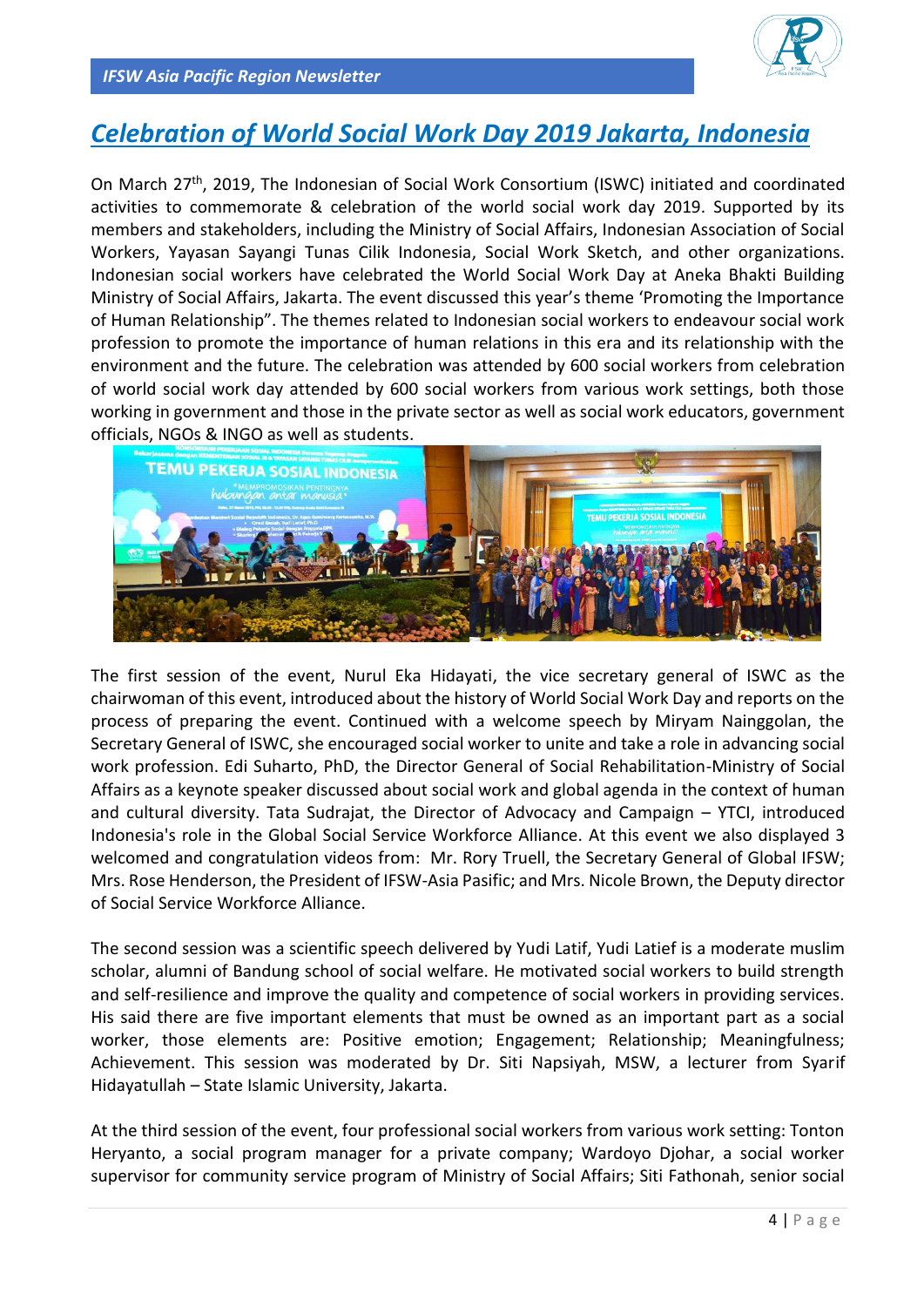

workers of provincial social service rehabilitation institution; Rolianna Harianja, a senior medical social workers from a cancer hospital and Endang Mintarja, a community social volunteer, the five workers discussed and dialog about the bill of social worker law with Dr. M. Ali Taher, the chairman of the 8th council of the people's representatives. The dialog guided by Dwi Yuliani, a lecturer from Bandung School of Social Welfare, and Fentiny, a lecturer from University of Indonesia. It was a fruitful discussion, emphasized and strengthened the role of Indonesian social workers in the social welfare service system in Indonesia. Recognition and protection of the Indonesian state is for the profession of social work is very important for social workers in carrying out their role in providing services.

World social work days were also celebrated throughout Indonesia by the provincial official members of the Indonesia Association of Social Workers (Ikatan Pekerja Sosial Profesional Indonesia/IPSPI). The Indonesian Association of Social Workers has been a member of IFSW-Asia Pacific since 2011. Social workers at those regions involved and gathered themselves in IPSPI provincial events. Their activities are peaceful action took to the streets and panel discussion with local stakeholders. Various social work universities in Indonesia also enliven the commemoration of world social work days on their respective campuses.

## *World Social Work Day – Australia*

AASW led successful World Social Work Day celebrations throughout Australia on Tuesday, 19 March. The AASW branches organised 13 events in each state and territory, including breakfasts, a research symposium, evening functions and barbecues. There was a national Twitter campaign, where the community was asked to share pictures depicting this year's theme 'human relationships' with the hashtag #WSWD19. World Social Work Day was promoted on all AASW social media platforms. The campaign caused the hashtag to trend and was the second most-talked about subject in the country on the day.

[The AASW website contained our events, posters and other resources](https://www.aasw.asn.au/social-policy-advocacy/world-social-work-day-2019) for celebrating World Social Work Day. It now contains our favourite tweets from the day.

AASW National President Christine Craik gave her World Social Work Day video address. <https://vimeo.com/324896987>

Prominent social worker and CEO of the Asylum Seeker Resource Centre Kon Karapangiotidis OAM was interviewed about World Social Work Day when he gave his keynote speech in Melbourne. <https://vimeo.com/326730974>

Every Parliamentary representative throughout Australia was contacted to raise awareness of World Social Work Day and encouraged to support World Social Work Day on social media – four did from across the political divide - Tasmania's Senator Catryna Bilyk, Queensland's Senator Claire Moore, South Australia's Rachel Sanderson MP and Queensland's Stephen Bennett MP. Organisations and government departments also participated in our Twitter campaign.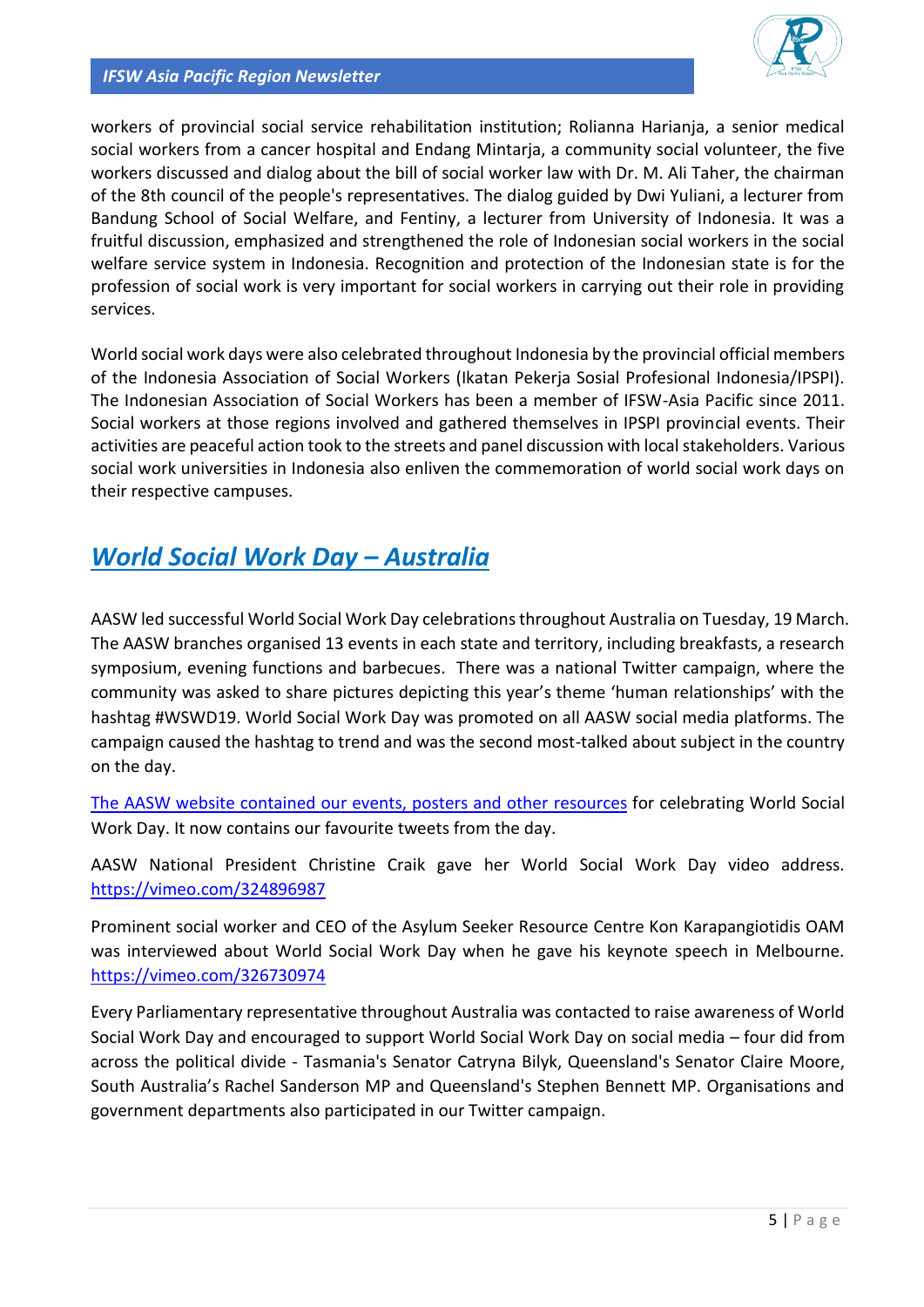NSW Branch awarded the Social Justice Award to Lauren Foy, who was instrumental in the marriage equality campaign. Victorian Branch awarded their Social Worker of the Year Award to Kate Incerti, for her contribution to the homelessness sector.

Our promotion of World Social Work Day appeared in the Australian media:

- [Bob in dialysis knowing his wife is well cared for -](https://www.aasw.asn.au/news-media/2019/bob-in-dialysis-knowing-his-wife-is-well-cared-for) 18 March
- [Social work: mental health practice and other specialisations -](https://healthtimes.com.au/hub/allied-health/66/guidance/hw/social-work-mental-health-practice-and-other-specialisations/3964/) 19 March
- [Social workers mark social day -](https://psnews.com.au/2019/03/22/social-workers-mark-social-day/) 22 March
- [Hastings celebrates World Social Work Day -](https://www.portnews.com.au/story/5981769/social-workers-send-message-of-support-to-christchurch/?cs=257) 31 March

#### **Social work registration – IFSW update**

Australia is the only English-speaking country which does not require social workers to be registered to ensure public protection. The AASW has been advocating for the statutory regulation of social workers in Australia for many years.

In response to a Coroner's recommendation to register social workers after a tragic case in the state of South Australia, momentum has built in this jurisdiction to begin legislating to make registration a reality in that state.

The AASW presented to the Joint House Committee of the South Australian Parliament on the proposed Social Workers Registration Bill 2018 on 30 January 2019.

The AASW was represented by AASW CEO Cindy Smith, AASW Board member Anita Phillips, who has campaigned for Registration of social workers for many years, AASW South Australian Branch President Patricia Muncey and AASW Manager of Social Policy and Advocacy Debra Parnell.

Anita Phillips was interviewed on ABC radio about the Bill and the proposal for Registration.

The Joint Committee is consulting with stakeholders in relation to the proposed regulatory framework and its implementation over the coming months.

We are looking to build on the successes in South Australia across all states and territories of Australia and are currently engaging in direct advocacy in order to achieve state/territory-based registration across Australia.

## *The Aotearoa New Zealand Association of Social Workers*

The Aotearoa New Zealand Association of Social Workers (ANZASW) recognises that an historic milestone for social work has been reached with the Social Workers Registration Legislation Bill passing Third Reading by a unanimous vote. Registration of social workers was the vision of the late Merv Hancock when he led the establishment of ANZASW in 1964.

ANZASW concurs with Jan Logie, (Green Party) who said, "It is a really significant moment in the history of social work in this country, and the implications of this legislation are profound for the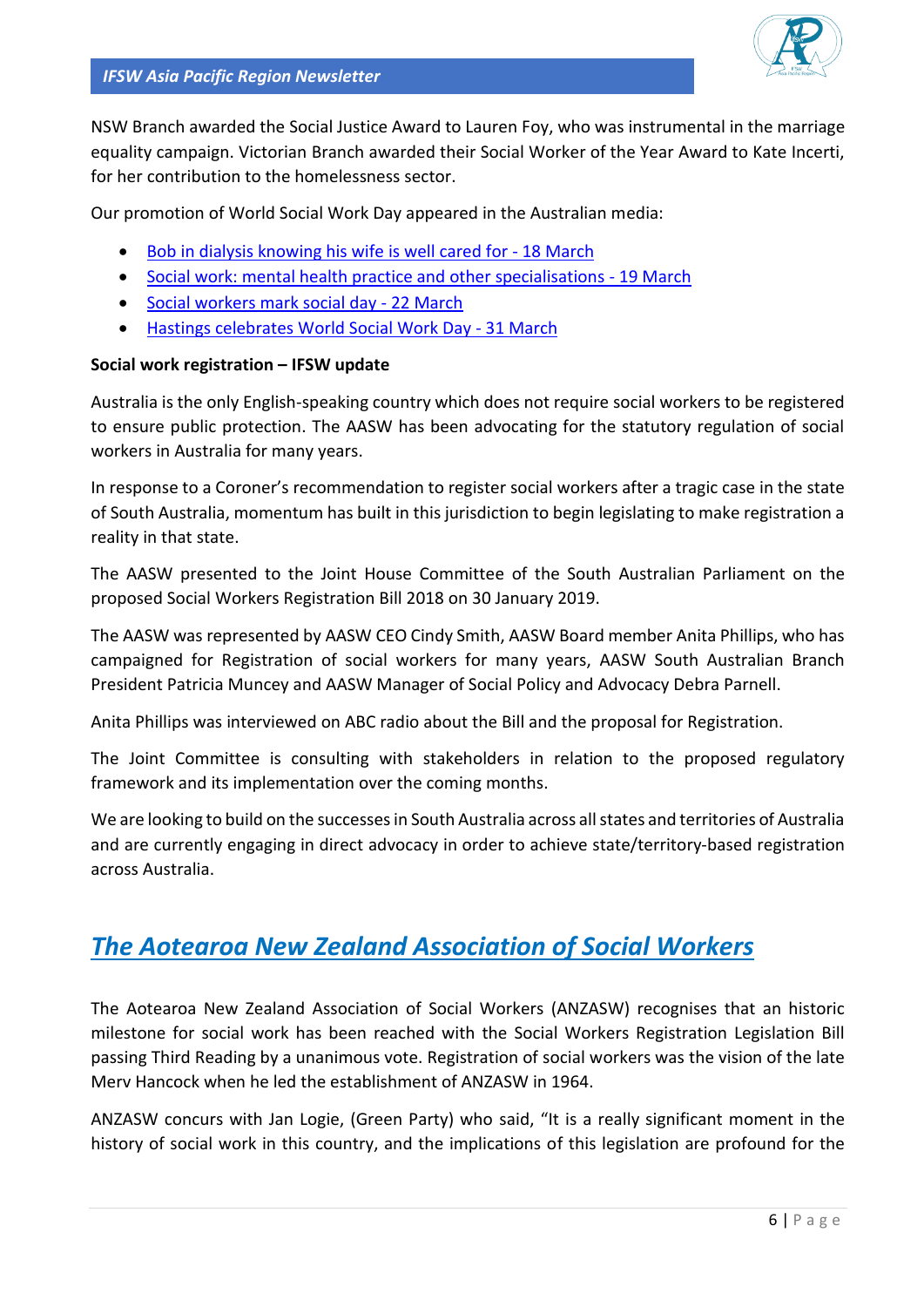

profession and, we hope, will have a real impact on the sense of confidence from the public in the social work profession".

As Minister Sepuloni noted, the Bill "modernises the Social Workers Registration Act and increases the professionalism of the social work workforce," providing much-needed "certainty" for service users "that people practicing as social workers will have the right qualifications, experience, and ongoing professional development to deliver the support that is needed."

"This development is a corrective to the long history of social work professionals not enjoying the same recognition as Doctors, Nurses, Psychiatrists and others who have required universal registration as a matter of law. As the professional body for social work in Aotearoa New Zealand, we look forward to continuing to advocate for social workers' in the new regulatory environment," ANZASW Chief Executive Lucy Sandford-Reed said.

"The majority of the members in the House yesterday recognised the value of the social work profession and the importance of the work undertaken is noted and appreciated," she added Longstanding member and outgoing President Shannon Pakura said: "With the passing of this Bill, ANZASW's 55-year-old vision of mandatory registration for the whole Social Work profession has finally been realised." "We acknowledge the Social Work Alliance group for their steadfast commitment to advocate on behalf the profession. We recognise Minister Sepuloni's persistence in seeking to pass this legislation and her responsiveness to the profession," she added. "This is a bill that puts public safety first and enhances the professionalism of social work," she noted.

Introducing registration has been a goal for ANZASW since its founding, in 1964. In 1976 members began discussing issues around registration. Our News and Views publication set out the advantages and disadvantages of registration. The advantages included protection for clients and employers, professional development, training, skills development and protection for social workers. The disadvantages were that there were so few professionally qualified social workers eligible for registration that the scheme might undermine "the unqualified in a situation where they are the back-bone of the service" (News and Views, Issue 12, December 1976 p.1).

The campaign for statutory registration accelerated in the nineties, culminating in a report by a Special Project Team on the issue of Statutory Registration which was presented to members in 1999. In 2003 the Social Workers Registration Act introduced voluntary registration. Over the intervening 16 years ANZASW has campaigned to reach the point we are at today.

Recalling the journey, long-time member Dr Kieran O'Donoghue of Massey University said this moment had been achieved as the result "of the endeavour of many committed people in our profession." "Jenny Blagdon, Madeline Taylor, and Bev Keall renewed this journey for us in 1994, Howard Randal, David McNabb, Buster Curson and Robyn Corrigan, Rose Henderson and Leland Ruwhiu, were key to getting the 2003 Social Workers Registration Act in place. The ANZASW members on the first board Robyn Corrigan, Buster Curson, Sonya Hunt, John Dunlop, Liz Beddoe and Shannon Pakura helped set up our current registration system and laid the groundwork for the move towards Mandatory Registration." "Other notable allies in the journey have been the Hon Steve Maharey, Sean McKinley and Jan Duke from the SWRB who were key to the 2015 Review of the Act that resulted in the Select Committee Enquiry, while Shayne Walker as the outgoing Chair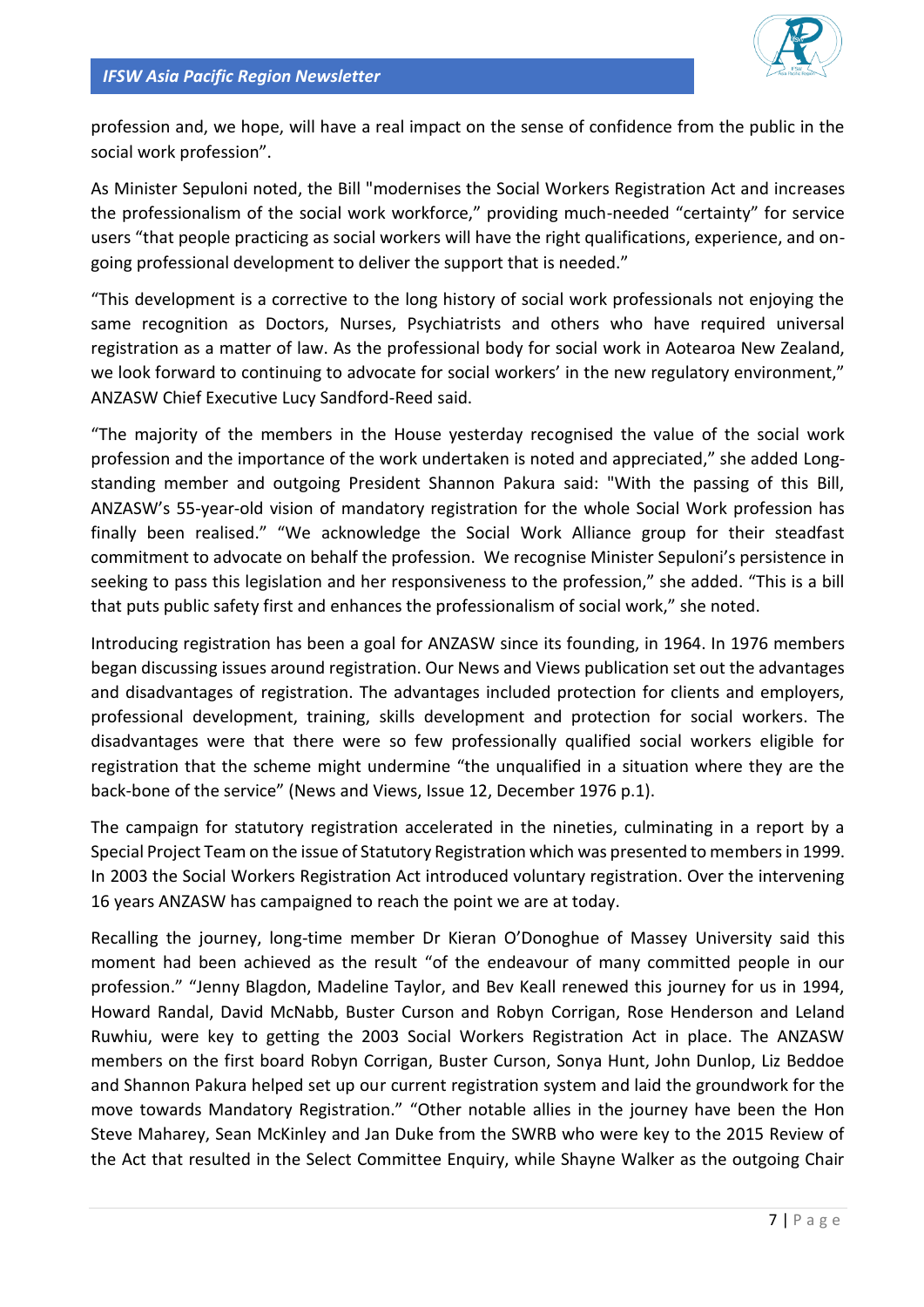

and Sarah Clark Chief Executive of the Board have helped us across the line. Congratulations to all for their part in achieving this milestone," he continued.

ANZASW life member Robyn Corrigan reflected: "The importance of the Bill has not changed from when the current 2003 legislation was first presented as a Bill by the then Minister for Social Development and Employment, Steve Maharey, its primary purpose being to protect members of the public who engage with social work services by ensuring they are competent and accountable for their practice. That has not changed. Processes may change. The intent does not. This current Bill implements the piece missing from the 2003 legislation, that the registration of social workers becomes mandatory, not voluntary." "The many reasons for mandatory registration have been discussed and debated both formally and informally within the profession since the 2003 legislation, with arguments both for and against. That mandatory registration is finally on the horizon is the result of strong lobbying from within the profession, particularly from ANZASW," she noted. She added: "I simply am profoundly moved that it is finally imminent and plan on being in the House to hear the final reading."

The Bill, which, having passed Select Committee, only required Social Workers named as such by their employers to be legally required to register, has been amended so that it is compulsory for all whose role falls within a scope of practice to register with the Board.

The call for scopes of practice was supported by 70% of submitters to the Social Services Select Committee, including the Association. Using a scope of practice (a description of the range of responsibilities, procedures, actions, and processes that a qualified practitioner performs) to define social work is critical to upholding standards, heightening accountability and protecting people using social work services.

A member who took part in ANZASW's consultation and information-gathering process with members prior to its submission said: "The Scope of Practice, when it is finalised, should aim to have a clear definition of social work. With this visibility of social work will result and consumers will have channels made easier for complaint when necessary." "Many organisations use job descriptions that do not accurately reflect the range of practice that social workers currently provide and therefore hide the value of the profession," the member added.

The Association would like to thank members for their patience during the period of engagement with government and pay tribute to the collaborative approach to developing a Bill that is fit for purpose by the Social Work Alliance (ANZASW, SWRB, PSA Christian Council of Social Services, Social Service Providers Association, National DHB Social Work Leaders Council, Careerforce, Tangata Whenua Social Workers Association, Oranga Tamariki, Council of Social Work Educators Aotearoa New Zealand).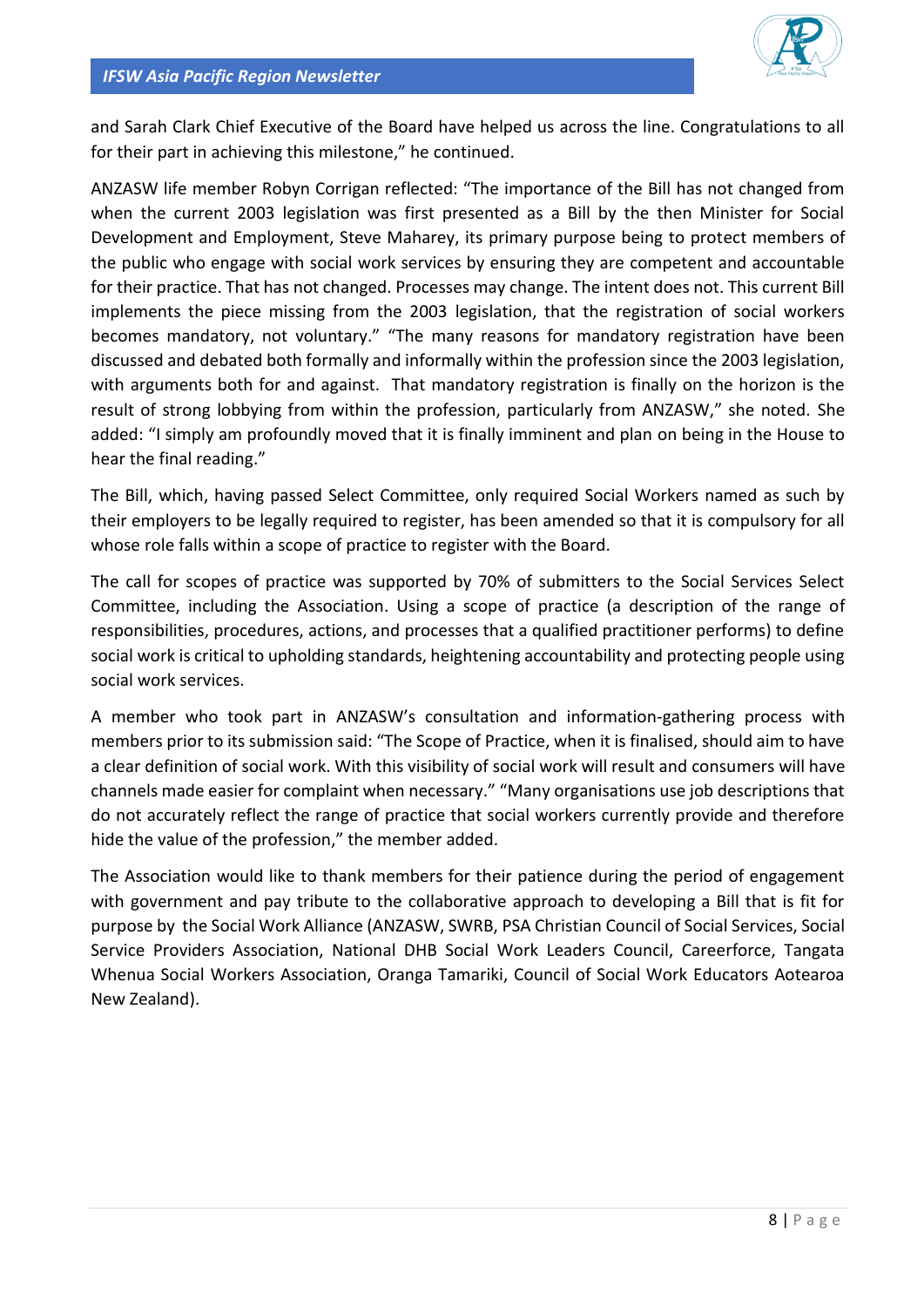



L to R: Shannon Pakura (Chair SWRB), Hon Minster Carmel Sepuloni, Lucy Sandford-Reed (CE ANZASW) Shayne Walker (Immediate Past Chair SWRB)

## *World Social Work Day 2019 in Malaysia*

19 March was World Social Work Day for 2019 (WSWD2019). The theme for 2019 & 2020 is 'Promoting the importance of human relationships'. Social workers not only place importance of keeping good working relationships with individuals, families, groups and communities in their practices, but they also play a pivotal role in enhancing people to people relationships in society to foster greater understanding, acceptance and respect for differences and diversity. A variety of programs were organized by social workers in Malaysia in the month of March in celebrating of the World Social Work Day 2019, among them were:

(1) Department of Social Welfare Malaysia (JKM)

13 March - kicked started the celebration of Social Work Month during their monthly assembly in Putrajaya. The Malaysian Association of Social Workers (MASW) invited to set up a promotion booth to promote the profession and World Social Work Day. Each State Welfare Department organized its own celebration on different dates respectively.

On 23 March, JKM organized a forum on 'Promoting the importance of human relationships'. Exco member Prof Dr Azlinda Azman and former President of MASW, Mr Teoh Ai Hua were among the panellists.

WSWD2019 celebration at the Department of Social Welfare Malaysia, 13 March 2019 WSWD2019 Forum at the Department of Social Welfare Malaysia, 23 March 2019

(2) University Utara Malaysia

The social work program and the Social Work Students' Club of University Utara Malaysia (UUM) in Kedah organized a series of events during its Social Work Week from 17-21 March. These included:

(i) 17-20 March - Food stall by the Social Work Students' Club

(ii) 18 March - Exhibition by the Prison Department of Perlis and blood donations by the Jitra Hospital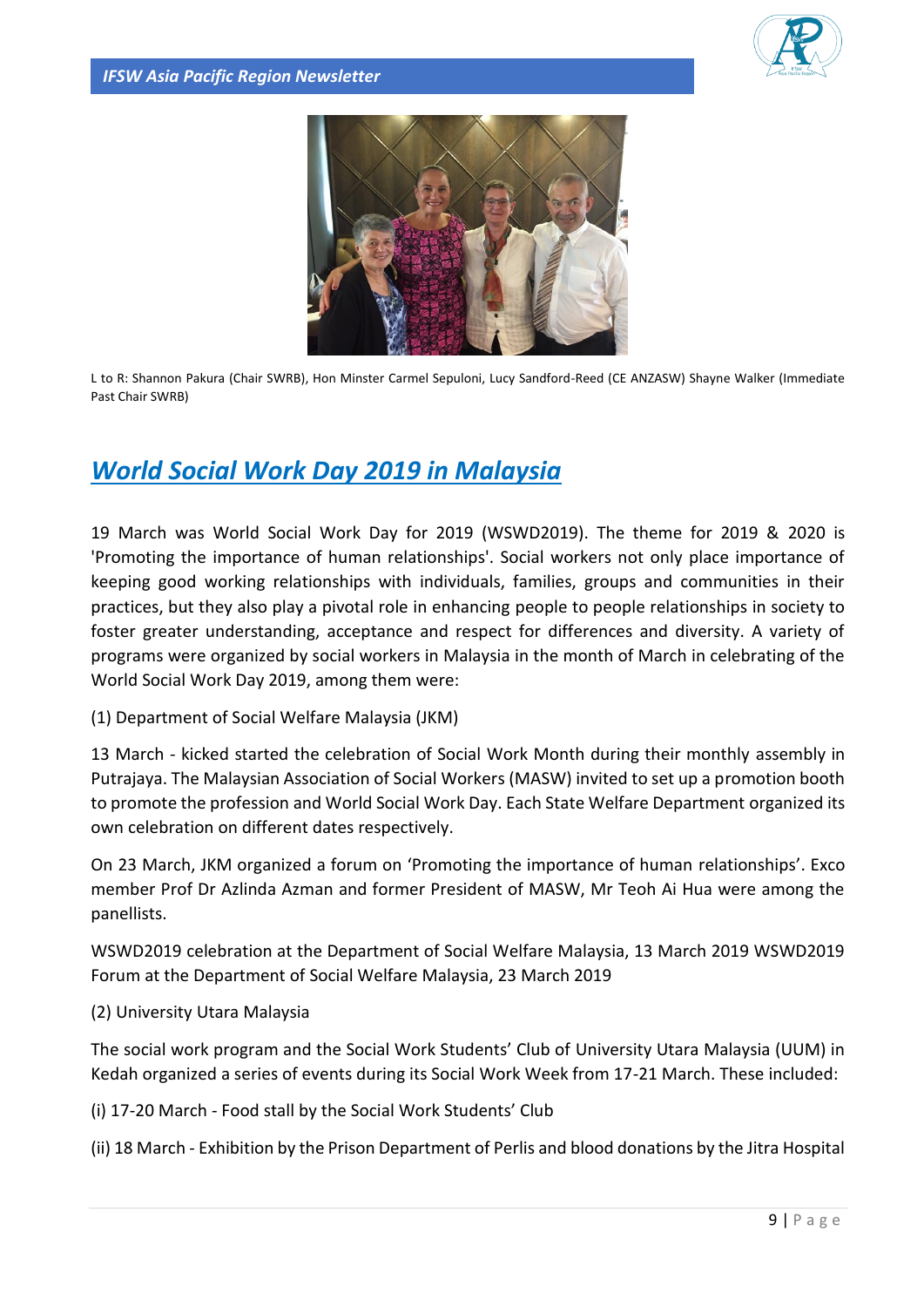

(iii) 19 March - Seminar on Golden Mind and Intergeneration Program co-organized with the Social Welfare Department of Malaysia

(iv) 20 March - Forum of Dual Career Family

(v) 21 March - Fun Walk (joined by the social work students from University Sultan Zainal Abidin, Terengganu)

(vi) Poster design by students of the class of Ethics and the Law in Helping Profession and Social Work Practice with People with Disabilities

(3) University Kebangsaan Malaysia (UKM)

The social work program of University Kebangsaan Malaysia (UKM) and its alumni celebrated WSWD2019 on 19 March in Bangi, Selangor by having a public forum which included poetry recital and poster competition among its social work students.

(4) University Sains Malaysia (USM)

The social work program of University Sains Malaysia in Penang organized a forum on 22 March in celebrating WSWD2019. Prof Dr Azlinda Azman, Dean of the Faculty of Social Sciences and also Exco Member of MASW officiated the forum.

(5) Methodist College Kuala Lumpur (MCKL)

The Diploma in Social Work program of MCKL organized a forum 'Community Social Work - Social Workers Rebuilding Communities' on 30 March in Kuala Lumpur with a guest speaker from Sri Lanka, Mr Roshan Mendis (LEADS) and moderated by Prof Dr Denison Jayasooria, Exco Member of MASW.

## *World Social Work Day, Thailand*

For the third year, the Social Work Consortium in Thailand (comprising the Thailand Association of Social Workers, Thai members of APASWE, Thai representatives of the International Council of Social Welfare and representation from the Thailand Licensing Board) joined together to arrange an event to celebrate World Social Work Day (WSWD). This event was organised at the United Nations Centre in Bangkok and hosted by the Ministry of Social Development and Human Security of Thailand. It was preceded by an informal meeting on 3 April to share perspectives on the topic for this year.

#### **Informal Meeting, 3 April**

On the 3 April, the organisers, sponsors and key participants met together informally to debate the topic for this year's WSWD event – promoting the importance of Human Relationships. This was chaired by Dr Decha Sungkawan and the session acknowledged that the topic was able to be interpreted very widely and can apply to the micro, meso and macro levels of our work. It can apply to the social work process, to political advocacy work and to our own professional identity – ethics, supervision, work environment and continuing professional development. It was also acknowledged that each of the themes of previous Global Agenda topics can be applied to this year's topic with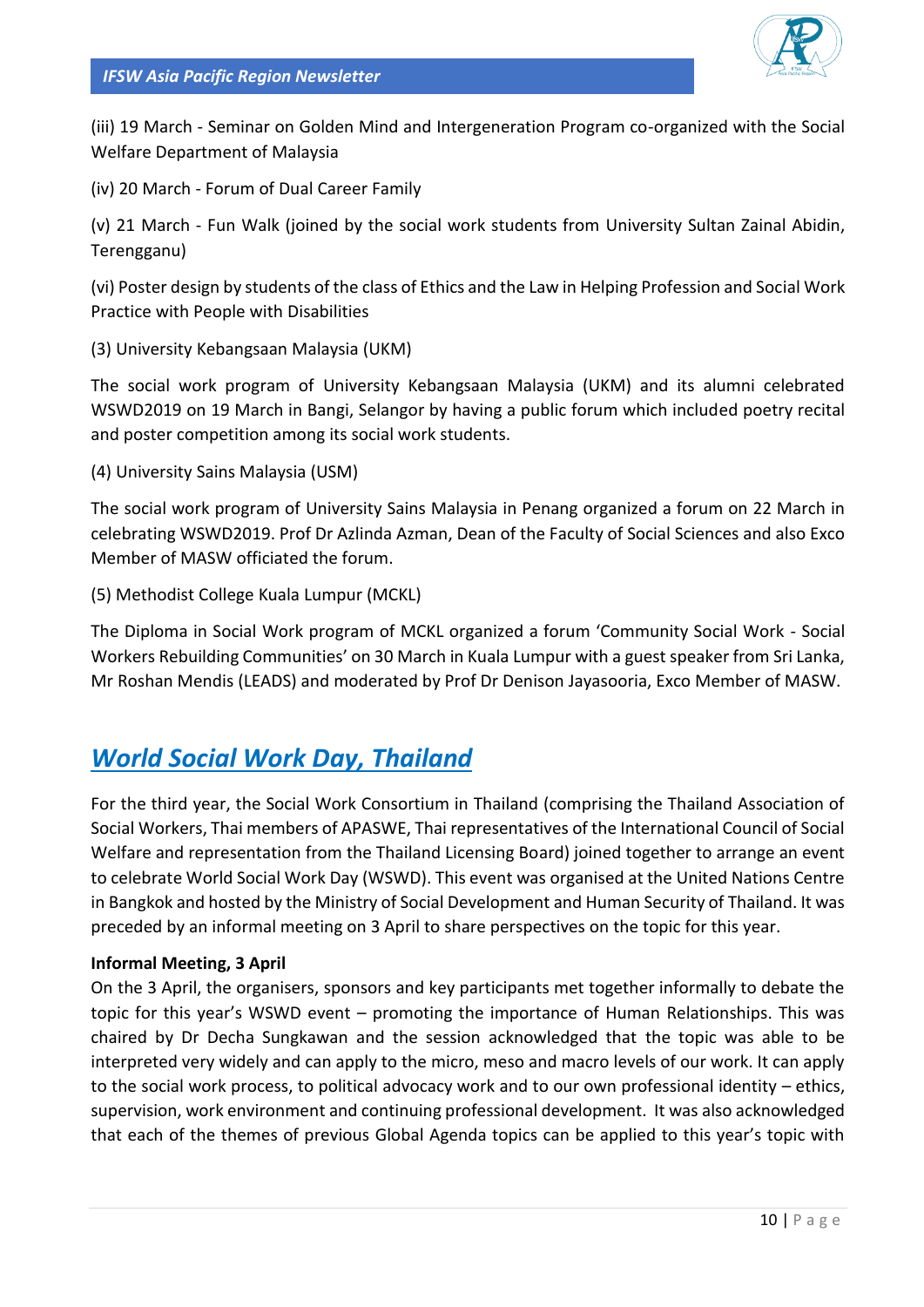

respect to the importance of human relationships. A wide-ranging discussion was held as we all shared ideas and different perspectives on the topic.

Following this meeting we were generously hosted to a beautiful dinner and more informal conversations.



Members of the Thai social work consortium, global representatives and the Ministry of Social Development and Human Security at the 3 April informal discussions. Prof, Dr Decha Sangkawan, Chair of the session and main organiser of the WSWD event is seated Centre of the front row.

#### **WSWD Conference, 4 April**

On 4 April the WSWD event was held at the United Nations Conference Centre in Bangkok.

Prior to the event we had an audience with H. E. General Anantaporn Kanjanarat, the Minister of Social Development and Human Security and Mr Thomas Davin the Representative of UNICEF in Thailand who was the Keynote speaker at the event. We learned of the progress the Thai government has made in its support of children, with children under 6 now eligible to receive a benefit from the government if their parents / caregivers are on low incomes. Previously it had been for those up to the age of 3 but this has recently been increased to include those up to age 6 years. The income threshold for parents / caregivers of children has also recently increased with the end result being that 44% of children in Thailand are now eligible for this assistance. It is hoped that this will be able to be extended further in the coming years. This was acknowledged as a significant investment in the wellbeing of our future generations in Thailand.

The event was opened by a group of children and young people from the Youth Volunteer Association singing a magnificent rendition of "We are the World". This was a very powerful and poignant reminder of what we are all striving for by making our world a better place for our children and grandchildren.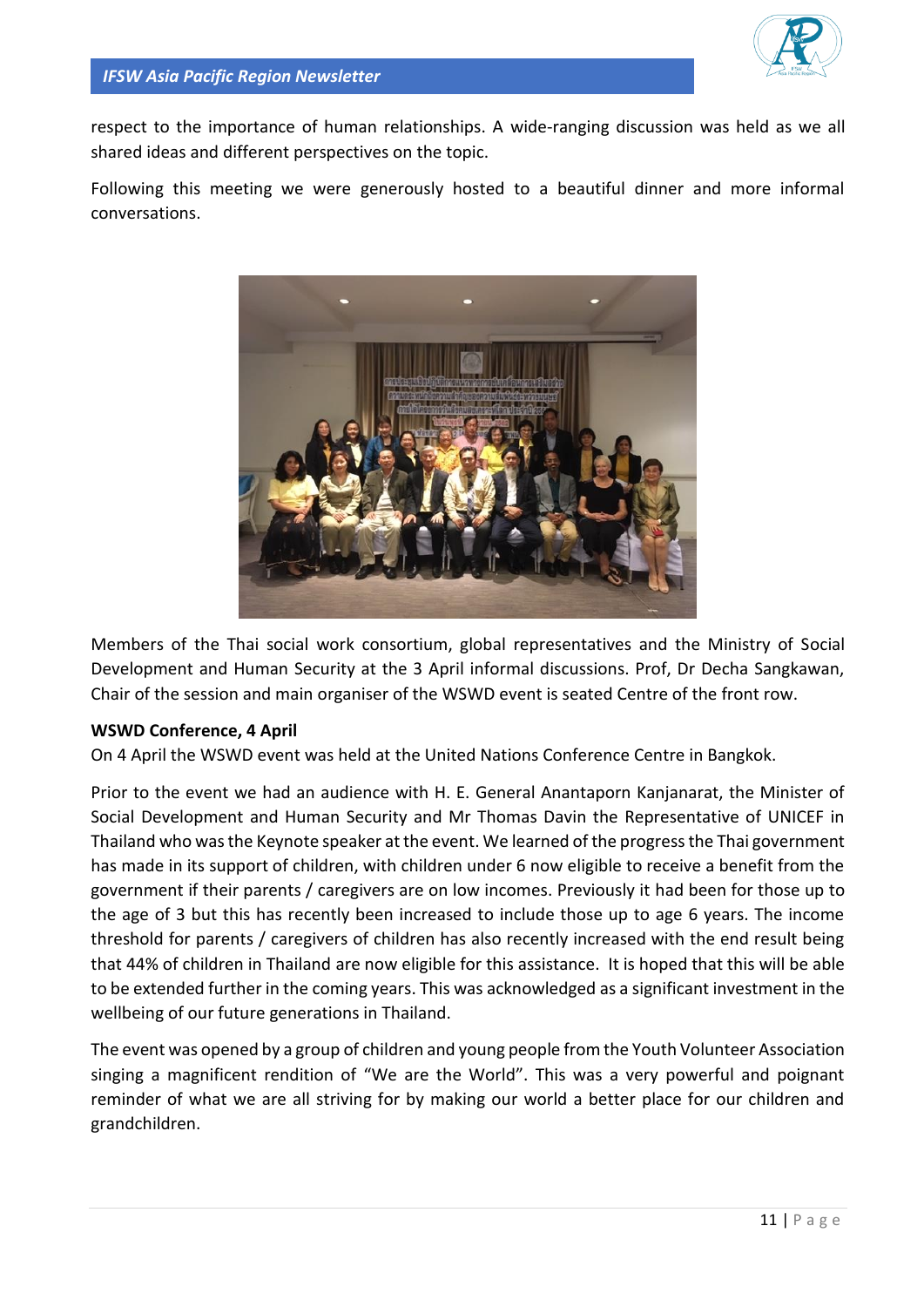

Dr Decha then offered welcoming remarks, followed by the Minister opening the event and presenting gifts to representatives.



L to R: Professor Dr Shajahan P Kochumuhammed (Vice –President ICSW); Rose Henderson (IFSW AP President); Minister H. E. General Anantaporn Kanjanarat: Prof. Dr. Zulkanain Hatta (IASSW AP President) and Mr Thomas Davin (UNICEF, Thailand)

The Keynote address by Mr Thomas Davin spoke of a number of differing aspects of the work social workers undertake in Thailand and the very valuable difference they are making in the lives of those they work with. However, he also noted that the ratio of social workers to people in Thailand was significantly lower than many other countries across Asia and in other regions with the current figure being about 4.4 social workers per 100,000 people. He also noted that there was opportunity for further debate about the model of care for how the profession of social work was funded and organised in Thailand and whether this should be through a centralised government agency or across a number of government departments.

Reflecting the global partnerships to the Global Agenda, representatives from IFSW, IASSW and ICW formed the panel following the Keynote address and we each gave a brief overview of differing perspectives of the Global Agenda theme. Whilst each presentation was different, they were also complimentary and overall provided much diversity and many similarities on the theme.

The afternoon session commenced with some Questions and Answers to the morning's speakers and explored more of the practice based and political implications of the topic. A wider more general discussion by participants then followed. Many varied and diverse discussions explored a range of practice – based issues, systems wide and political implications and the roles of social and electronic media (positives and negatives). The need for developing the skills and perhaps some competency criteria / measures for effective professional skills was also considered.

Thai representatives to the continuing Global Agenda discussions will be able to draw on this event to make a significant contribution to the regional perspectives in the Global publication.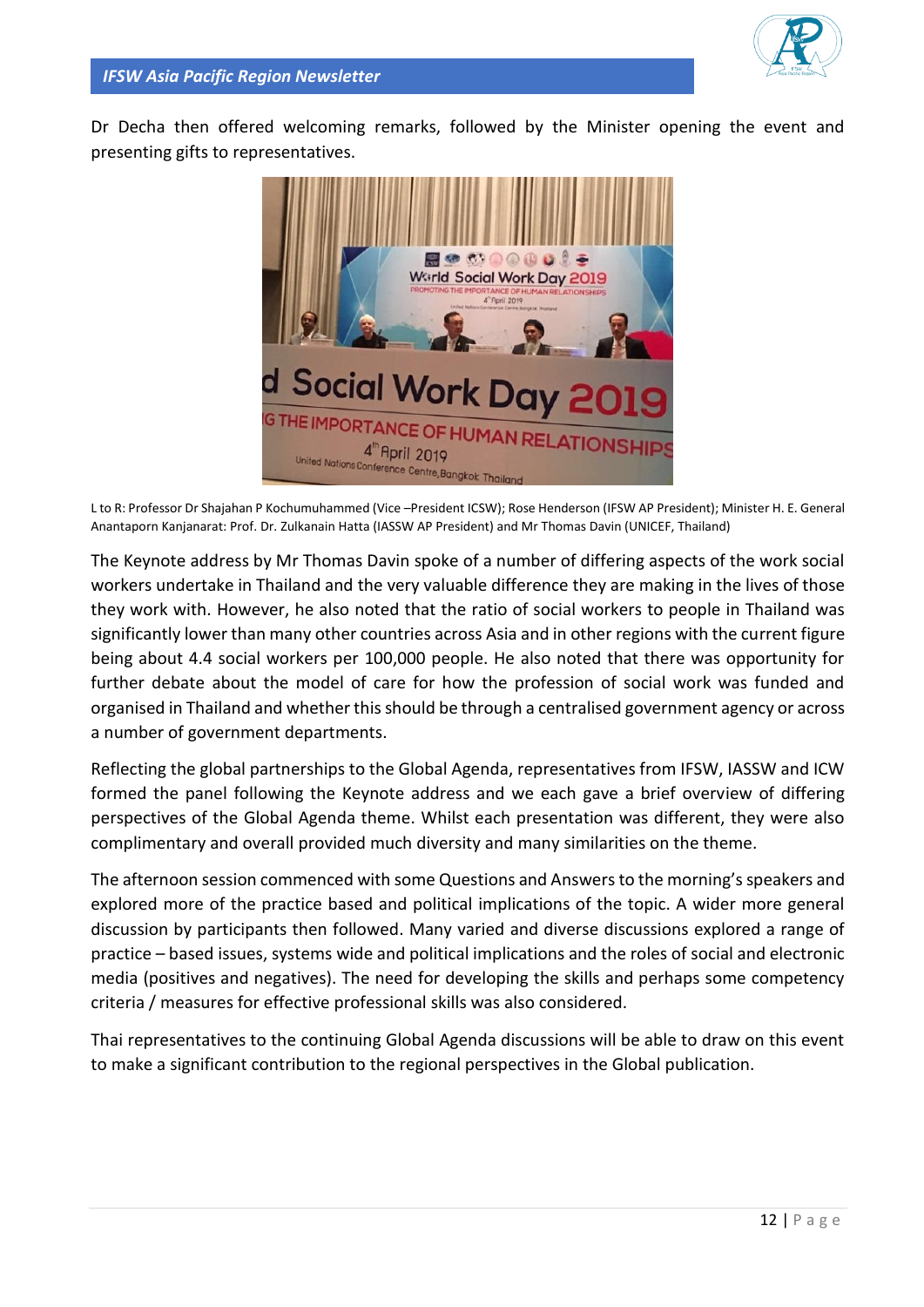



L to R: Prof. Dr Shajahan P Kochumuhammed (Vice –President ICSW); Rose Henderson (IFSW AP President) and Prof. Dr. Zulkanain Hatta (IASSW AP President)

Events such as have been held in Thailand for WSWD over the past 3 years provide a very valuable opportunity for local social workers, social work educators, social service providers, international representatives and government agencies to get together and discuss the global agenda theme and what aspects of this is of importance across Thailand, Asia – Pacific and the globe. It is a unique and special contribution to the ongoing professional development of all participants.

I acknowledge the very generous sponsorship by the Thailand Ministry of Social Development and Human Security who have made such an important event possible and sincerely thank members of the Social Work Consortium in Thailand for arranging and facilitating the programme. Rose Henderson, IFSW Asia-Pacific President.

## *IFSW Asia Pacific HUMAN RIGHTS REPORT*

#### **Human rights Violation in Palestine**

#### **Daily incursions**

During her incursion to areas In the West Bank, Israeli security forces used excessive force routinely in cases of security or used live ammunition to kill and seriously injure thousands of demonstrators, stone-throwers and others.

#### **Forced displacement**

The Israeli authorities confiscated thousands of acres of Palestinian land for the settlements and their supporting infrastructure. Access to Palestinian construction permits in East Jerusalem and in 60 percent of the West Bank under exclusive Israeli control (Area C) made it almost impossible. This and other discriminatory decisions have forced Palestinians to leave their homes or construction under the threat of seeing their "unlicensed" homes being swept away. For decades, the Israeli authorities demolished houses on the grounds that they lacked permits, although the law of occupation prohibits the destruction of property except for military necessity. They also demolished homes as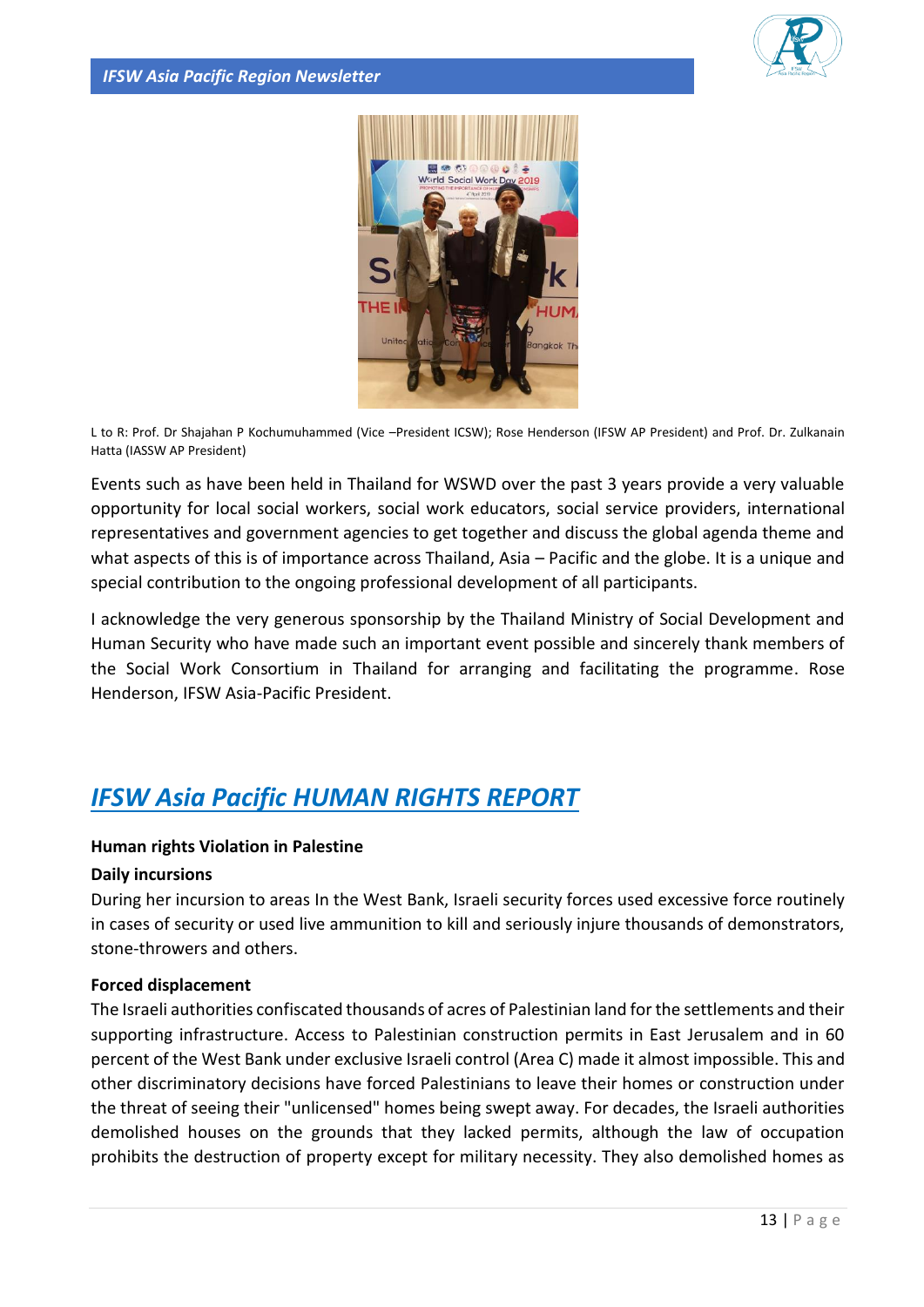

collective punishment against the families of Palestinians suspected of attacking Israelis 538 house demolished last year and 1300 people were displaced includes 258 children.

#### **Arbitrary detention**

Israeli authorities have imprisoned hundreds of thousands of Palestinians since 1967, most of them after trials in military courts, with a conviction rate of almost 100 percent. In addition, hundreds of people are subject to administrative detention each year on the basis of secret evidence without charge or trial. Some were detained or imprisoned for involvement in non-violent activity. Israel also incarcerates Palestinian detainees in the West Bank and Gaza inside Israel, creating severe restrictions on family visits and violating international law that detains them in the occupied territories. Many detainees, including children, face harsh conditions and ill-treatment 6500 civilians 80 child and 398 women.

#### **Restrictions on the movement**

Restrictions on the movement and movement of Palestinians Residents of the Occupied Territories is one of the central tools employed by Israel for the purpose of applying the regime of occupation and control over the Palestinian population. These restrictions are imposed on their movement within the Occupied Territories themselves in an area of 6555km and 365 km in Gaza, on their movement between the Gaza Strip and the West Bank, on their entry into Israel and on their travel abroad. In this way, Israel restricts Palestinian movement only, while settlers and others move freely. Also, we can't neglect the building of the segregation wall and who it is affect the movement and access to cultivates and grazing field

In Palestine and according to BETSLEM there is around 105 checkpoints spread in the west bank. Those have negative impact on the movements, people have to wait hours some time to pass, you can imagine who much it is hard for sick and elderly people.

#### **Violence against children**

The wars have a negative impact on them, leaving a psychological and behavioural impact on the mental health of them, turning their feelings to panic and fear, and therefore need special treatment. During the intifada, Palestinian children were exposed to a number of difficult situations related to the Intifada. This exposure was personal, direct, and sometimes indirect, by exposing others around the child to difficult situations.

Father is beaten by the army when he storms the house at night. The child loses security and cultivates the fear and tension inside him. The image of the security of the same child derived from the father's image was shaken by the father's being subjected to a violent and violent position in front of the child, and things get worse if the father is imprisoned, where the need for safety remains unsatisfied and non-existent as long as the source of giving is still far from the child.

The continues incursion have very negative impact of children Psychologically, many symptoms were shown such as, Trembling, tearful, Pounding heart, dizziness, Bed wetting, Nightmares, Nausea, vomiting, diarrhea. Several NGO and all social workers are working and focus on children mental health.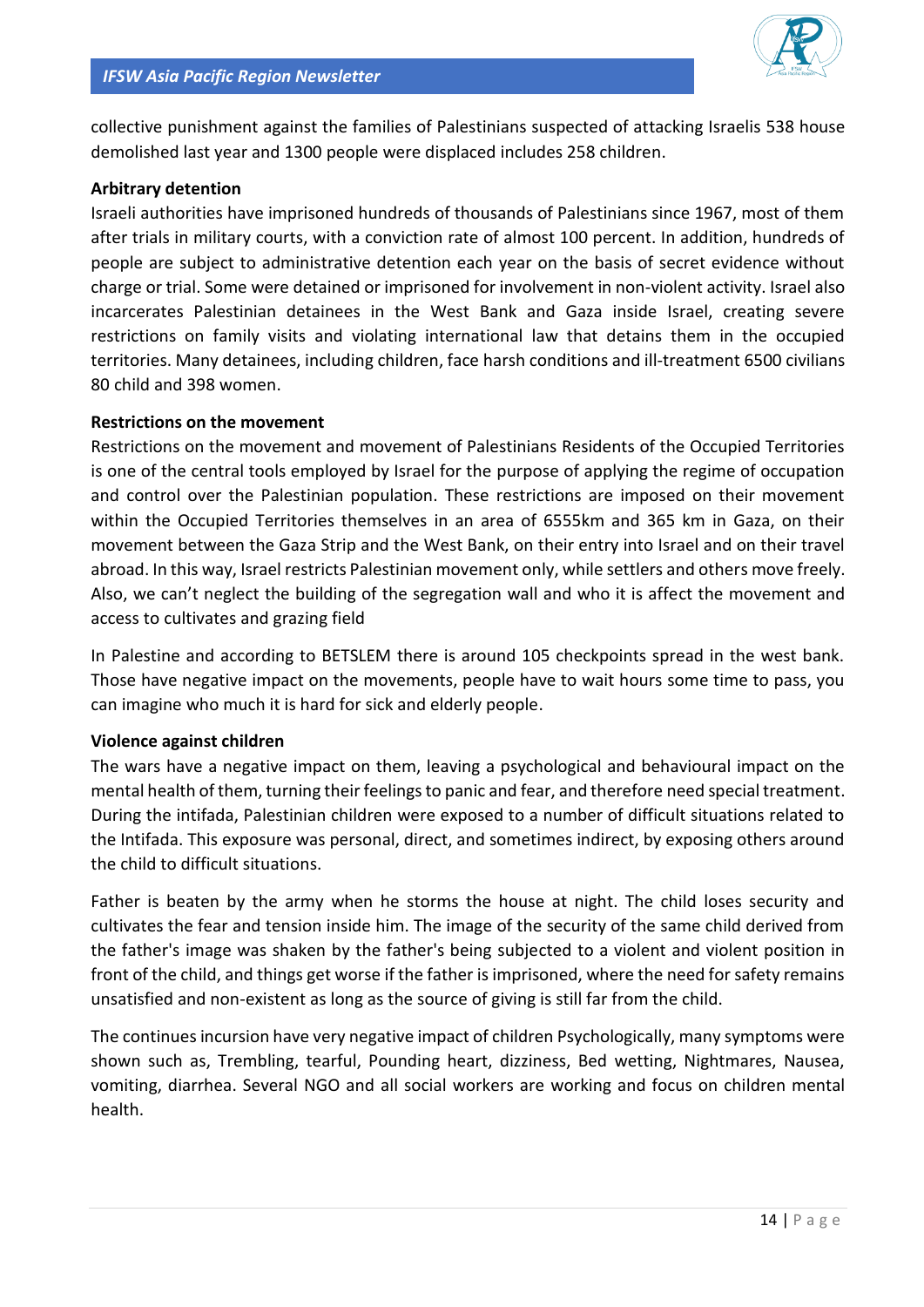

#### **War in Yemen**

The war in Yemen, which has been described by the UN as the worst man-made humanitarian disaster on record, fought between the reportedly Iranian backed Houthis rebels and the Saudi led coalition aimed at restoring Mr Hadi's government, has directly claimed nearly 10,000 lives and brought millions of innocent civilians to the brink of starvation. In fact, according to the international agency Save the Children, approximately 85,000 children under the age of five have starved to death because of the war.

Even with these stark statistics, countries still sell arms to Saudi Arabia which are directly used in the conflict. The United States is the biggest supplier of arms to Saudi Arabia followed by the United Kingdom, France, Spain and then Germany. The latter has suspended all new arms sales. The UK has sold at least £5.7bn worth of arms to the Saudi-led coalition fighting in Yemen since 2015.

A fragile ceasefire is currently in place and we urge all parties to reach a rapid and lasting agreement to end the suffering of those most affected, namely the children, from further suffering. We also urge all Governments to show restraint and stop the sale of munitions to all parties involved in the conflict.

#### **Post ISIS Refugee Camps**

The fall of ISIS at the end of March 2019 was roundly celebrated across the globe, however this has created a humanitarian crisis with the displacement of thousands of people from their homes into refugee camps. The displacement also includes the families of the defeated ISIS fighters.

At one point there were 73,000 people housed in one such camp, the Al-Hol refugee camp. The UN estimates that 92% of those displaced into camps are women and children. There is also a situation where children are without their parents at the camps. The Red Cross hopes that the priority is to reunite them with families in their country of origin.

Through the fact their parents were citizens of foreign countries thousands of children born or raised in the former Islamic State qualify for citizenship to countries like Australia, the United States, England and France, to name but a few. France has since repatriated several orphans whose parents, French nationals, were killed while fighting for the Islamic State. Australian experts on the impact of trauma on children have stated that Australia is not ready to accept children who have experienced such violence and have said that in bringing them back to Australia may be expose Australia to future security threats.

The question then remains; if the children are not repatriated to countries they have legitimate claims to citizenship to, then what is to be done with them?

Article 13 and 15 of the UDHR clearly state that everyone has the right to leave any country, including their own, and to return to their country. Everyone has the right to a nationality and no one shall be arbitrarily deprived of their nationality nor denied the right to change their nationality.

We urge all Governments, when it is proven that the children have a legitimate claim to nationality, to repatriate those children as early as possible and reconnect them with their families.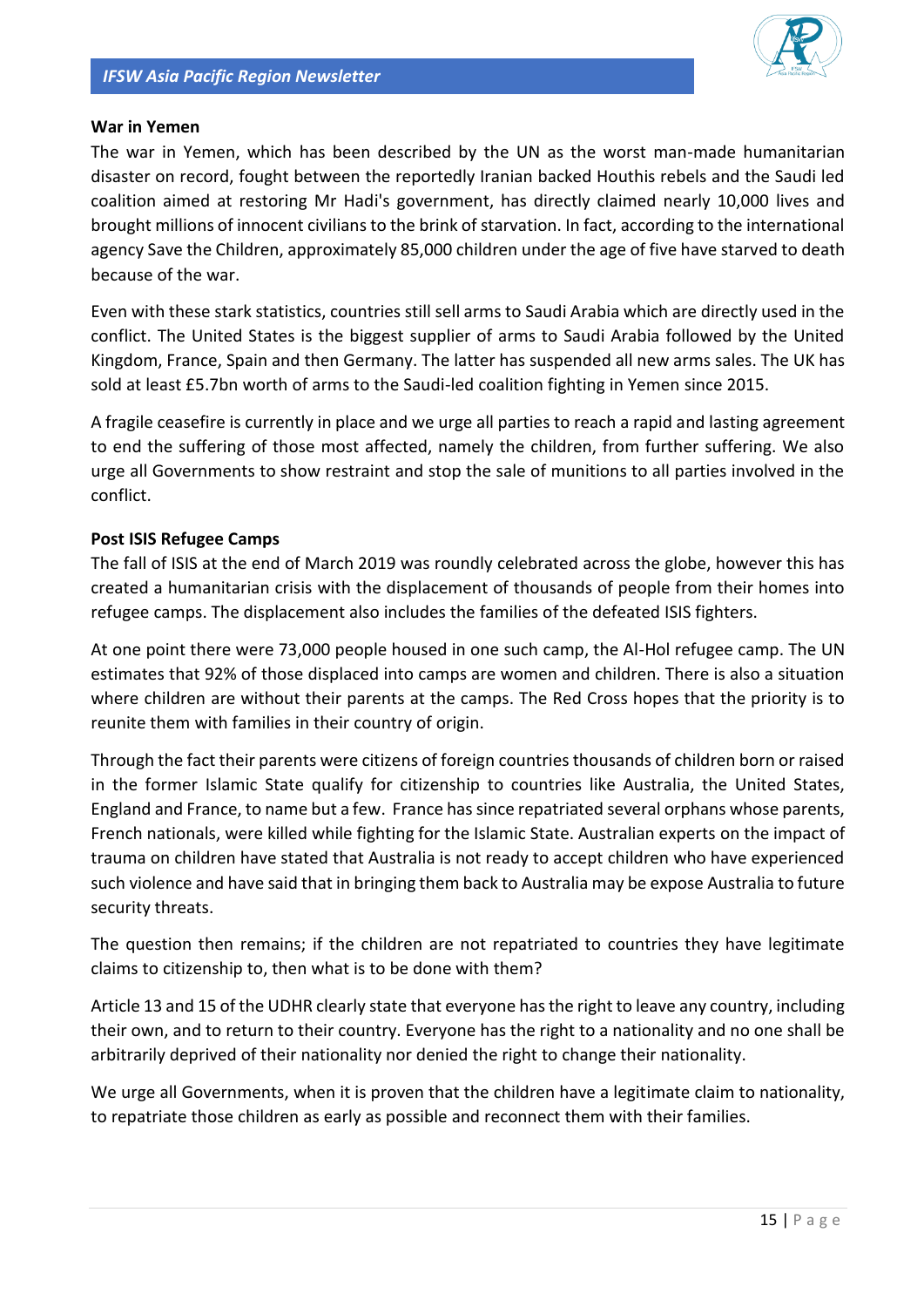

#### **Child Labour**

Child labour is a major issue globally. The work is perilous, abusive, interferes with the child's education and can often lead the child and their families into a cycle of poverty. The international Labour Organisation estimates that there are 152 million children across the globe, aged between 5 and 17, who are subjected to child labour. They are primarily concentrated in agriculture followed by the services sector and industry.

Asia-Pacific, while enjoying the reputation as a region with robust and dynamic economies is also home to the largest number of child labourers. An estimated 122 million children aged between 5 and 14 years are compelled to work for their survival with millions not enrolled in school at all. While the following list is not exclusive, the industries where the largest congregation of child labourers appear are domestic labour, garment and footwear factories, mining and quarrying and sugar-cane plantations to name a few.

We urge our members to lobby Governments in the region to pass laws that prevent child labour and to use every legal power in their legislative arsenal to force companies to prevent children from being involved in the manufacturing of their goods. We also stress the need to reducing the high levels of poverty, that force families to send their children to work as well as increasing access to education are also fundamental in reducing the numbers of child labourers in Asia Pacific.

#### **India and Pakistan Border**

The first ever human rights report by the United Nations High Commissioner for Human Rights (OHCHR) in the middle of 2018 concluded that there were human rights abuses in both Indian and Pakistan-held parts of Kashmir. While since the report there have been rising tensions between India and Pakistan in Kashmir resulting on the February 14th, 2019 suicide bombing that killed more than 40 Indian soldiers, Indian airstrikes on February 26 and the downing of two Indian fighter jets on February 28, we encourage both parties to show maximum restraint, and strictly abide by international standards governing the use of force.

#### **Trade sanctions on Iran**

The United Nations Human Rights Office of the High Commissioner back in August 2018 stated that the international sanctions at the time were unlawful, disproportional and harmed the human rights of ordinary citizens driving millions of people into poverty. Since then, the United States have increased the sanctions further exacerbating the situation in Iran for the ordinary citizen. We urge the United States to rethink its strategy of sanctions and ask that all countries reassert their commitment to progress through dialogue.

## *World Social Work Day 2019, Iran*

Just like other countries, World Social Work Day 2019 was celebrated in Iran. This year, WSWD was coincided with national social work day as well as Persian New Year (1398). Various events have happened on the occasion of this day. Some events and meetings that were held for this day throughout Iran is briefly reported here.

#### **Commemoration of Dr Mohammadreza Vaez Mahdavi**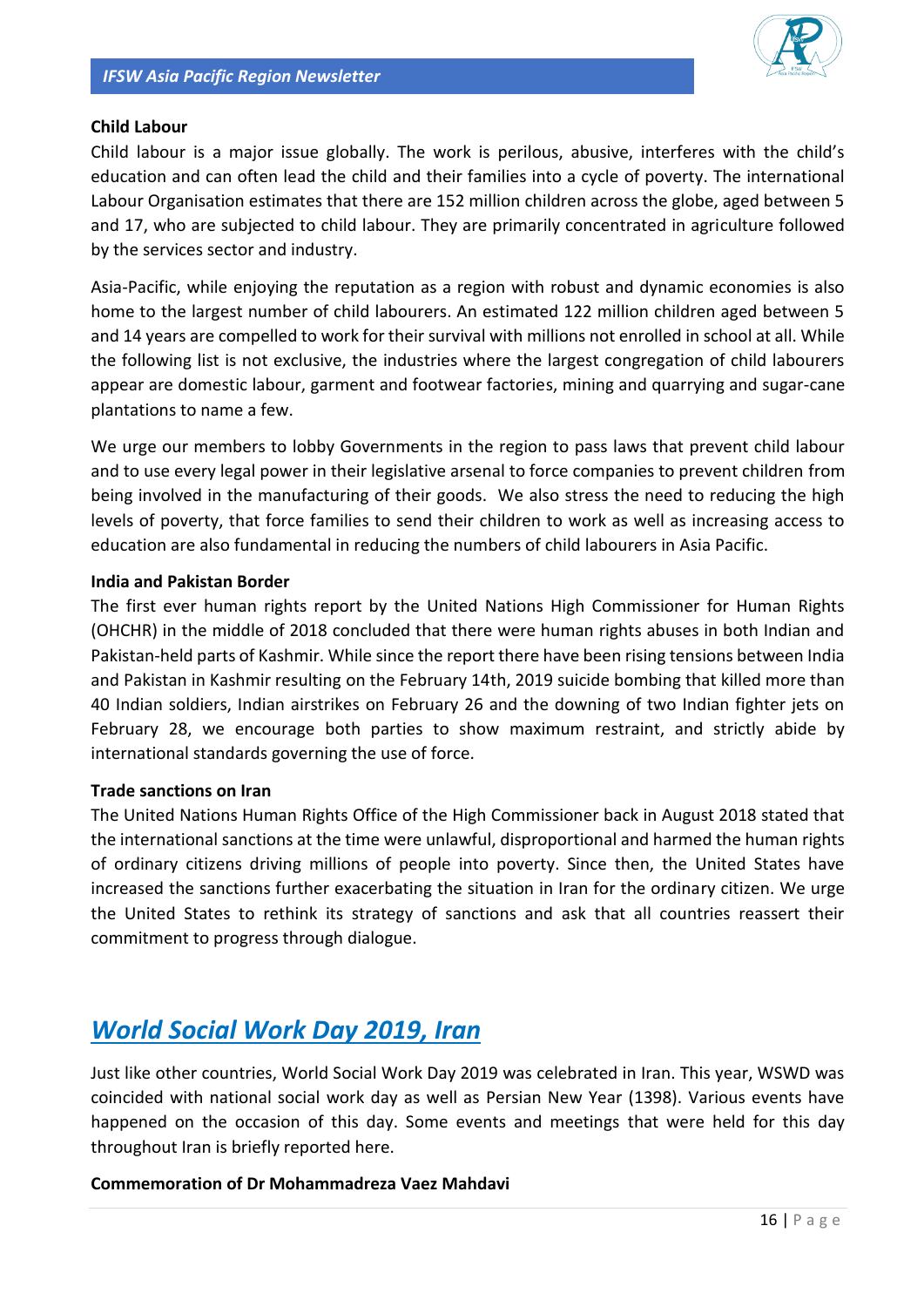

#### *IFSW Asia Pacific Region Newsletter*

He was one of the most influential persons in promotion of social health in Iran. His great works in different domains as researcher, higher policy making manager, executive position holder, university professor and charity activist were so impressive that for the event, a lot of high-rank, national managers along with more than 300 professors and students and also social workers had come to show their respect to him. He is the scientific board member of Shahed University and although his background is medical doctor, he is mostly famous for his ground-breaking activities in social health, social equality and health economics.



**WSWD 2019 was a good date for social workers from different generation to hold friendly gettogather, who cares that was one week earlier the determined date.**



#### **Annual social work conference with the title of Social work and Social resilience**

Poster of WSWD 2019 was up in the most significant event of social work in Iran, where guests from different countries were also present. Tens of hundreds of social workers show their unity in front of the reporters from different media, including national TV reporters. Parts of the event news was covered in TV and many of news websites.

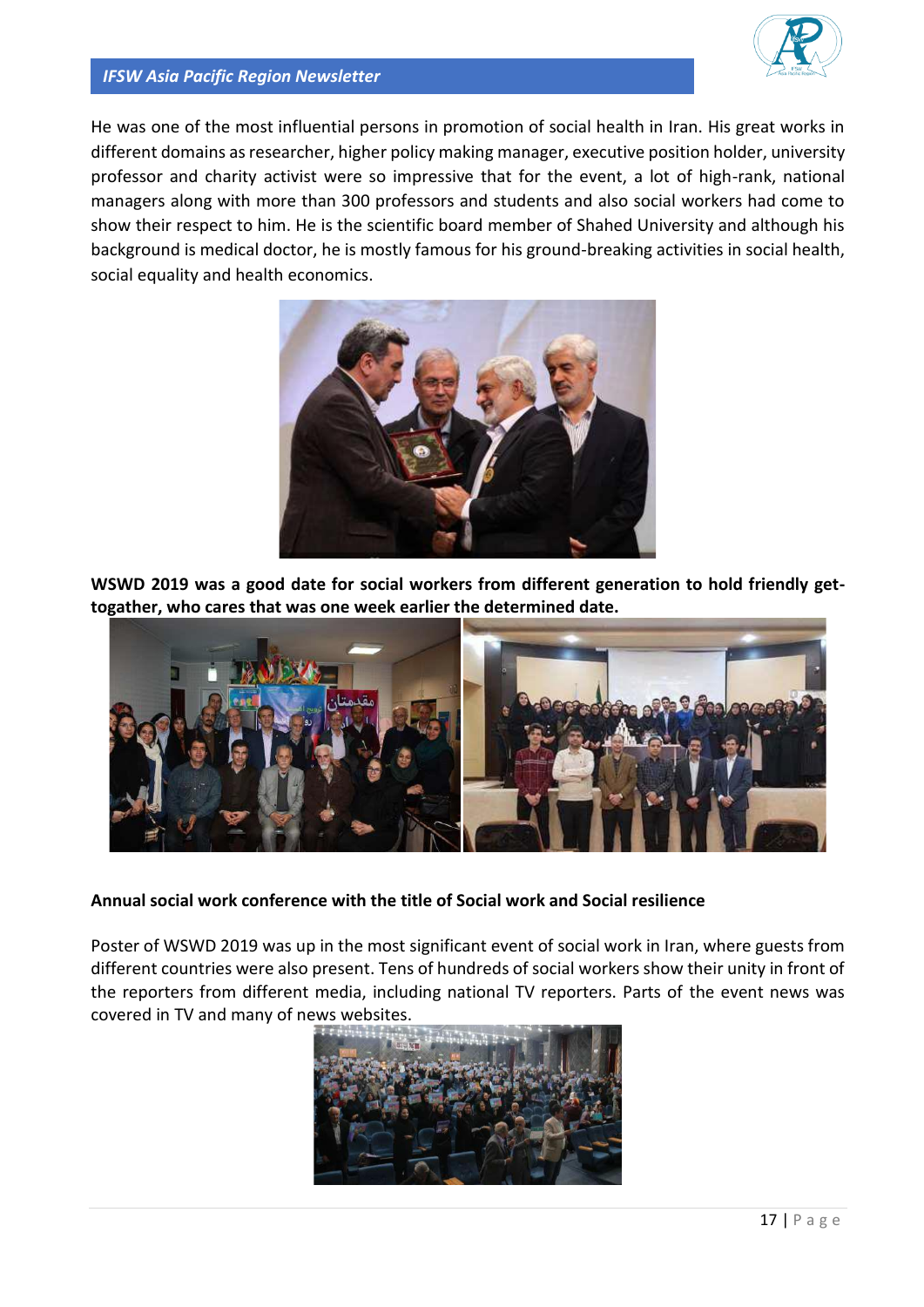

## *Report of the Asia Pacific Region Representatives to the IFSW Ethics Commission*

The new IFSW Global Social Work Statement of Ethical Principles was approved in the General Meeting in Dublin in 2018. Since then, the Ethics Commission has been deliberating about different ways of disseminating this statement among all the 5 regions.

For the Asia Pacific Region, Teoh and Hassan had the opportunity to meet at a social work symposium in Kuala Lumpur in April 2019. In this meeting they worked on a draft template for reporting activities which each country member has undertaken or is planning to undertake for the dissemination of the Ethical Principles.

On 1st May 2019, the Ethics Commission members had a meeting over Skype and the draft template was presented and discussed. The members found it useful and agreed to bring it to their respective region for further action.

The aim of the report template is to collect feedback from member organizations which will then be used to compile the first regional report for the upcoming Regional Conference and meeting in Bengaluru, India in September 2019. The regional report will then be updated and be included in the Ethics Commission global report for the next IFSW General Meeting in Calgary, Canada in 2020.

The report template has been emailed to the Regional President and the Executive Committee for their endorsement before circulating to all the member organizations of the AP region. The European region on 7th of June announced that Europe agreed to use the template for their regional report in Vienna and later for the global report in Calgary.

We hope that the report template will be useful for member organizations in our region to report their activities or as a guide for them to plan their activities for disseminating the Ethical Principles. IFSW has adopted the shorter version of the Ethical Principles due to practicality as compared to the IAASW Ethical Principles. The Ethics Commission would like to encourage member organizations to discuss both the IFSW and IAASW Global Ethical Principles. Views, comments and feedback for member organizations are crucial for IFSW to continue to upgrade and strengthen the Ethical Principles for all social workers across the globe.